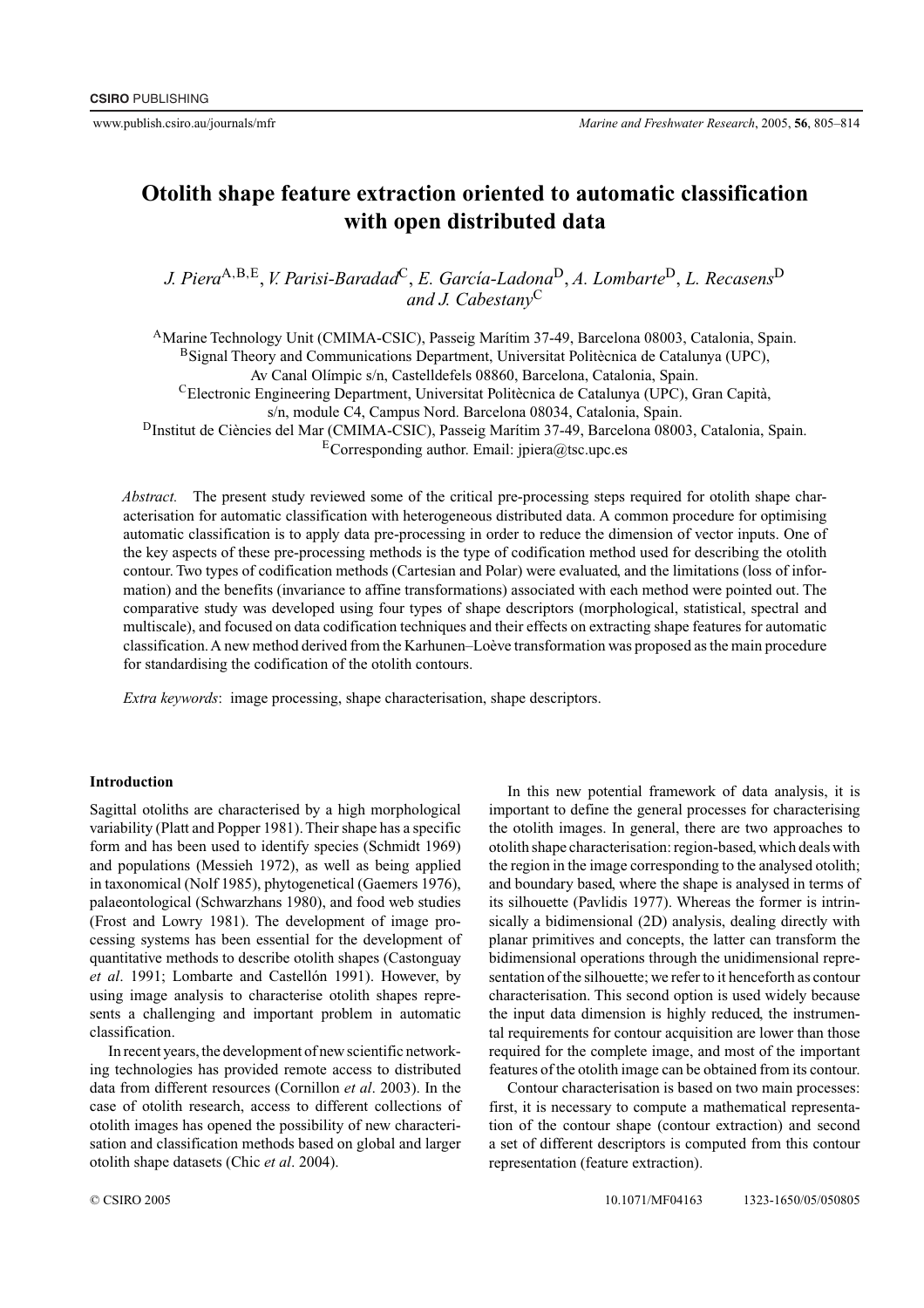

**Fig. 1.** Schematic diagram of the different steps required for computing the contour codification.

Extracting the contour from the original otolith image involves different steps (Fig. 1). The first consists of separating the otolith from other image structures (segmentation) followed by making a representation of its silhouette (binarisation). The second step consists of extracting the boundary points of the silhouette and then tracking the boundary from an initial point (codification). This process leads to a linearised list of points, which depends on the selected initial point and the form used for co-ordinate codification. Examples of different types of codification are the direct form of pair-co-ordinates (*x*[*n*]*,y*[*n*]), using two real numbers for each point, or the complex formulation  $x[n] + j \cdot y[n]$  (where  $j = \sqrt{-1}$ ) which requires a single complex value for each contour point.

Which features are chosen to classify the different contours is particularly critical, because it can have a significant impact on the final result. Indeed, the process of choosing suitable features has often been identified as a more critical step than choosing the classification algorithms (Ripley 1996).

Although feature selection has been considered to be one of the key aspects for automatic classification, it is important to note that several features, some of them potentially discriminant, are dependent on the selected contour extraction process. This problem was not relevant in previous studies involving otolith shape where the method for contour extraction was developed following the uniform criteria selected by the authors. However, owing to the possibility of analysing otolith datasets from different resources, it is important to find general methods that can be applied to contours obtained with different contour extraction and codification procedures.

This paper investigates to what extent several critical points of this process affect the capacity to discriminate the otolith shape, by using different types of morphological, statistical, spectral and multiscale contour descriptors as a reference.

## **Material and methods**

#### *Otolith orientation methods*

In previous studies, the orientation of the otolith was standardised according to different morphological criteria (Lombarte and Lleonart 1993; Campana and Casselman 1993; Cadrin and Friedland 1999; Cardinale *et al*. 2004). In automatic recognition of otoliths obtained from different sources, it is important to define objective (mathematical) criteria for defining the orientation of the otolith contour.

A good candidate method for standardising contour orientation is the Hotelling or Karhunen–Loève (KL) transformation (Hotelling 1933; Karhunen 1946; Loève 1955), which is the mathematical basis of the empirical orthogonal functions (EOF) and principal component analysis (PCA). In this method, the covariance matrix of the co-ordinates is estimated and its respective Eigenvectors are then used to define a new linear transformation.This transformation minimises the covariance of the new co-ordinates becoming perfectly uncorrelated. Depending on the original orientation of the otolith, there are only two possible solutions in which the co-ordinates are uncorrelated and the variance is maximised along the *x*-axis. The human interaction is reduced to selecting from these two possible representations. The advantage of this method is that it provides an objective method for orienting the otolith contour,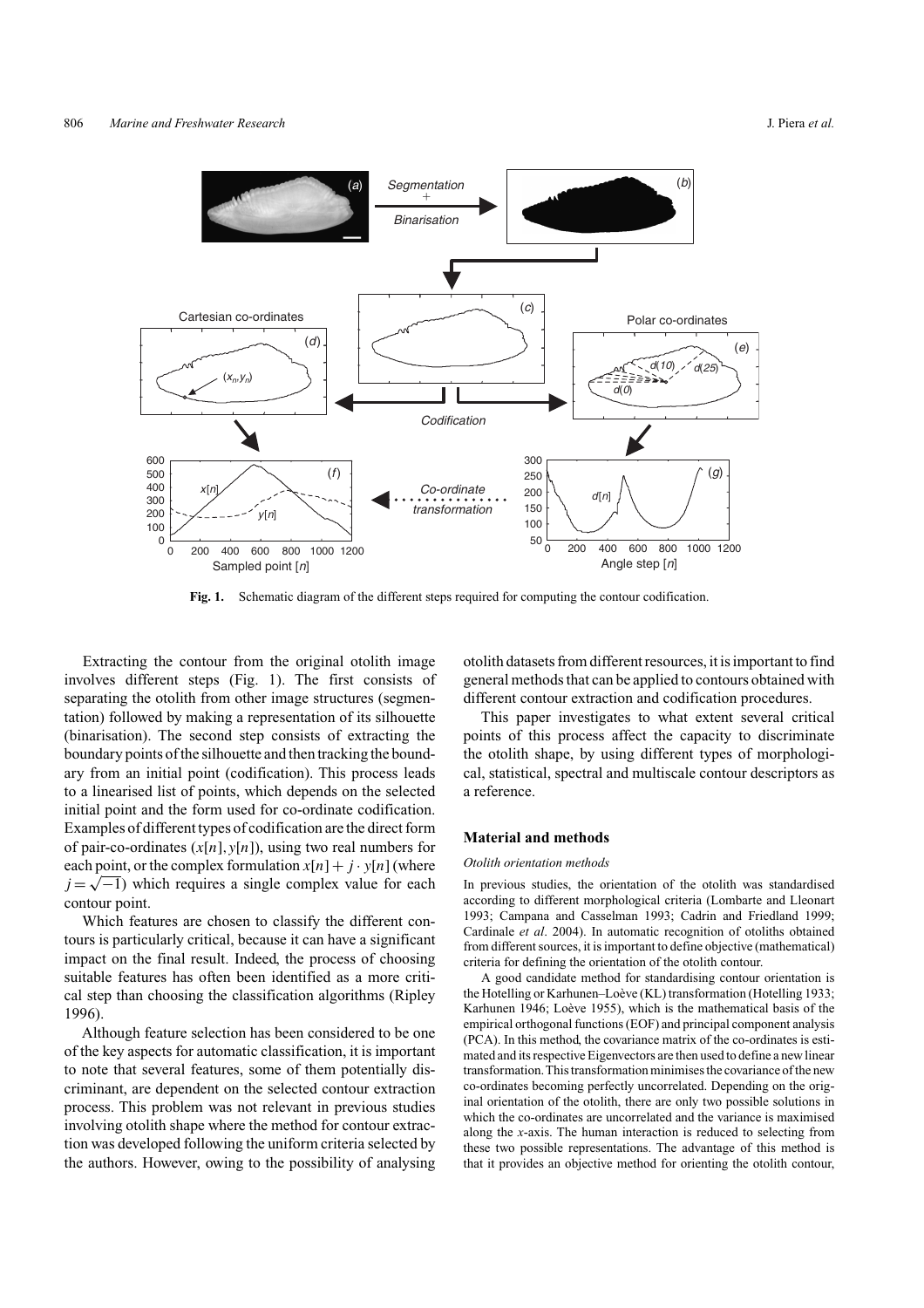

**Fig. 2.** Comparison of the contours obtained with Cartesian co-ordinates (in black) and the reconstructed contours from Polar codification, showing the limitations of the reconstruction.

while providing the possibility of extracting different features from the uncorrelated co-ordinates.

### *Contour codification*

In the present study, two types of contour codification have been analysed: Cartesian, both in the direct  $(x[n], y[n])$  and complex  $(x[n]+j \cdot y[n])$  form, and Polar ( $\rho[\theta]$ ). Although there are many alternative codification methods, such as polynomic approximations (Ramer 1972; Pavlidis 1973; Pavlidis and Horowitz 1974), electrical charge distributions (Wu and Levine 1995), and non-linear algorithms (Zhu and Chirlian 1995), the analysis has been restricted to those mentioned earlier, as they are the most widely used in otolith research.

The main advantage of Polar codification is that it is possible to obtain a one-dimensional representation of the contour, simplifying the shape characterisation process.Another advantage is that there is a direct conversion between Polar and Cartesian codifications

$$
x[n] = \rho[n] \cdot \cos(\theta[n])
$$

$$
y[n] = \rho[n] \cdot \sin(\theta[n])
$$

The conversion from Polar to Cartesian co-ordinates is important in the cases that need to analyse data with heterogeneous codification from different resources. However, as shown in the example in Fig. 2, reconstructing the original shape from its Polar codification has some limitations, especially in the cases where the otolith shape is complex with conspicuous inclusions.

#### *Feature selection for automatic classification*

The design of a pattern classifier requires selecting a set of features that best discriminate the pattern classes. The final performance of the classification will depend on the classification algorithms selected. This is a very difficult task for automatic classification as in many cases it depends on the specific problem domain (Costa and Cesar 2002).

In order to simplify the analysis of the effects of the pre-processing procedures, the features have been selected *a priori*, trying to cover the maximum range of feature types. Four shape descriptor classes were selected from among the most classical classes within otolith research: morphological based, statistical (including fractal dimension), Fourier descriptors and multiscale based. The potential performance of the classification based on a single feature was evaluated by using the class separation distance (Castelman 1996). With this parameter, it is possible to evaluate the capability of discriminating two different classes using a selected feature. If we have *n* different classes characterised with *m* different features, the class separation distance (CSD) between the *l* and *k* classes with respect to the *m*-th feature is defined as:

$$
CSD_{l,k,m} = \frac{|\mu_{l,m} - \mu_{k,m}|}{\sqrt{\alpha_{l,m}^2 + \alpha_{k,m}^2}}
$$

where  $\mu$  and  $\sigma^2$  represent the mean and the variance of the *m*-th feature computed by using the samples associated with the *l* and *k* classes (indicated with the corresponding subindex). The discrimination capabilities of the selected feature increases with *CSDl,k,m*. The objective of the present analysis is to determine which pre-processing procedures maximise the class separation distance using the selected features as a reference framework.

#### *Morphological-based shape descriptors*

The first selected set of features corresponds to general morphological descriptors.

#### *Perimeter*

The arc length of the contour can be estimated by using different approaches, depending on the type of codification (Costa and Cesar 2002). In direct co-ordinates it can be computed as:

$$
P = \sum_{n=0}^{N-1} d(n, n-1)
$$

where

$$
d(n, n - 1) = \sqrt{(x[n] - x[n - 1])^2 + (y[n] - y[n - 1])^2}
$$

and  $d(0,-1) = d(0,N-1)$ . In the case of complex codification  $u[n] =$  $x[n] + j \cdot y[n],$ 

$$
P = \sum_{n=0}^{N-1} |u[n] - u[n-1]|
$$

where  $u[-1] = u[N-1]$  and  $|u[n]|$  denotes the complex modulus.

## *Maximum chord*

This is defined as the line segment joining the furthest points within the contour. Taking into account the normalised orientation of the contour, it is possible to derive different features from this line: the co-ordinates  $(x_{\text{mc0}}, y_{\text{mc0}}, x_{\text{mc1}}, y_{\text{mc1}})$  and the modulus  $(Mc)$ .

#### *Major and minor axes*

The Hotteling transform provides the Eigen values of the contour co-ordinates, which can be considered as additional morphological descriptors. The major axis and minor axis are associated with the maximum and minimum Eigen values.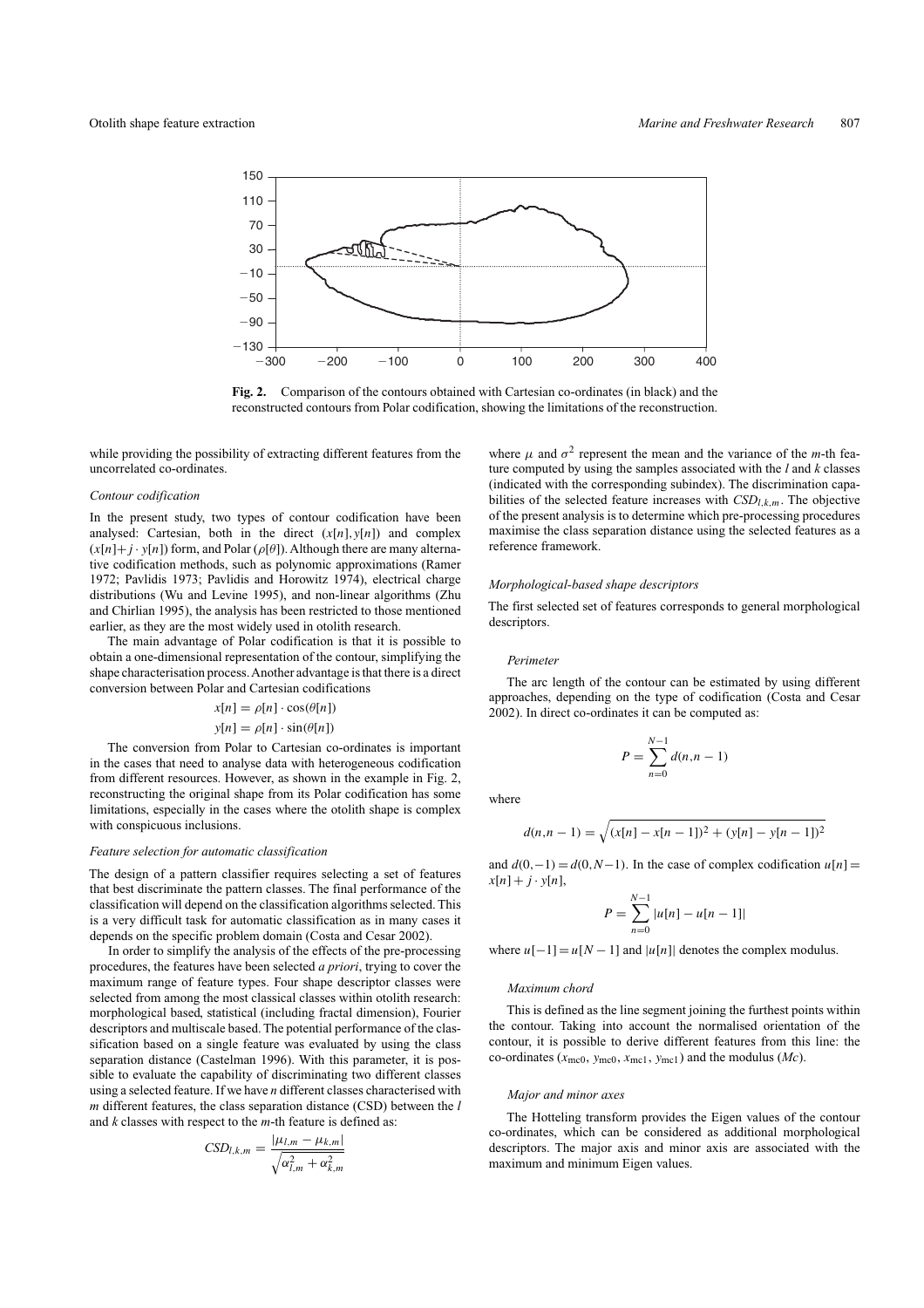#### *Morphological ratios*

Additional features can be computed between ratios of the features defined above (Costa and Cesar 2002), such as the ratio between the major and minor axis (known as the *aspect ratio*), the ratio between the major axis and the perimeter and the ratio between the major axis and the maximum chord.

## *Statistical and fractal shape descriptors*

## *Mean and variance co-ordinates*

Given the method for standardising the contour orientation, four value types of mean and variance co-ordinates were evaluated. The first type of statistical descriptor was global variance, which was computed considering all the contour co-ordinates. Alternatively, different mean and variances were estimated considering only subsets of contour coordinates. Upward mean and upward variance were computed from coordinates with positive ordinates  $(y[n] \ge 0)$ . Following a similar subset selection, different mean and variances were defined: downward mean and variance (from co-ordinates with  $y[n] < 0$ ), right mean and variance (co-ordinates with  $x[n] \ge 0$ ) and left mean and variance (co-ordinates with  $x[n] < 0$ ). Finally, different ratios from these descriptors were also computed: upward–downward and right–left.

#### *Fractal dimension*

The fractal dimension of the otolith contours was also considered, as fractal measures have been applied widely to different problems in image processing analysis and pattern recognition (Peitgen and Saupe 1998). The fractal dimension was computed by using the box counting algorithm. This method is based on partitioning the shape image into square boxes of size  $L \times L$  and counting the number of boxes  $(n(L))$  containing a portion of the shape. By varying the box size L, the fractal dimension is calculated as the absolute value of the slope of the line obtained from the linear regression of the (log(L), log(*n*(L))) curve (Fig. 3).

#### *Fourier shape descriptors*

The mathematical background underlying the Fourier analysis theory provides a large set of useful tools for shape analysis. In the present analysis, the Fourier descriptors proposed by Granlund (1972) are

 $\Box$ I L<sub>1</sub>

 $L_2$ 

considered, as they are one of the most popular shape representation methods for vision and pattern recognition applications.

$$
FD(s) = \sum_{n=0}^{N-1} u(n) e^{-j2\pi n s/N}, \quad s = 0, \dots, N-1
$$

Shen *et al*. (1994) proposed a normalised version of Fourier descriptors:

$$
NFD(s)\begin{cases}0; & s=0\\ |FD(s)/FD(1)|; & s \neq 0 \end{cases}
$$

The normalised Fourier descriptors are invariant to translation, rotation, parameter shifting and scaling. In the present study, however, it is not necessary to compute the normalised descriptors, because the proposed standardisation method based on K–L transformation provides also the invariant property.

### *Curvature-based shape descriptors*

The multiscale descriptor selected is based on the curvature estimation at different scales. The curvature is one of the most important features that can be extracted from contours. Formally, the curvature  $k(t)$  of a contour shape  $(x(t), y(t))$  is defined as:

$$
k(t) = \frac{\dot{x}(t)\ddot{y}(t) - \ddot{x}(t)\dot{y}(t)}{(\dot{x}(t)^2 + \dot{y}(t)^2)^{3/2}}
$$

where the upper dot and double dot represent the first and second derivative respectively. The problem of estimating the derivatives of  $x(t)$  and  $y(t)$  in computational shape analysis, where the contour is represented in discrete co-ordinates, can be solved with different approaches. In the present study, the discrete values of the curvature were computed by using the derivative properties of the Fourier Transform (Papoulis 1962) combined with a formula from differential geometry (do Carmo 1976).

#### *Bending energy*

One of the most important curvature-based measures related to shape complexity is bending energy (Young *et al*. 1974). This global feature is defined in a discrete form as:

$$
B = \frac{1}{N} \sum_{n=0}^{N-1} k[n]^2
$$



**Fig. 3.** Illustration of the box-counting method for estimating the fractal dimension of the otolith contour.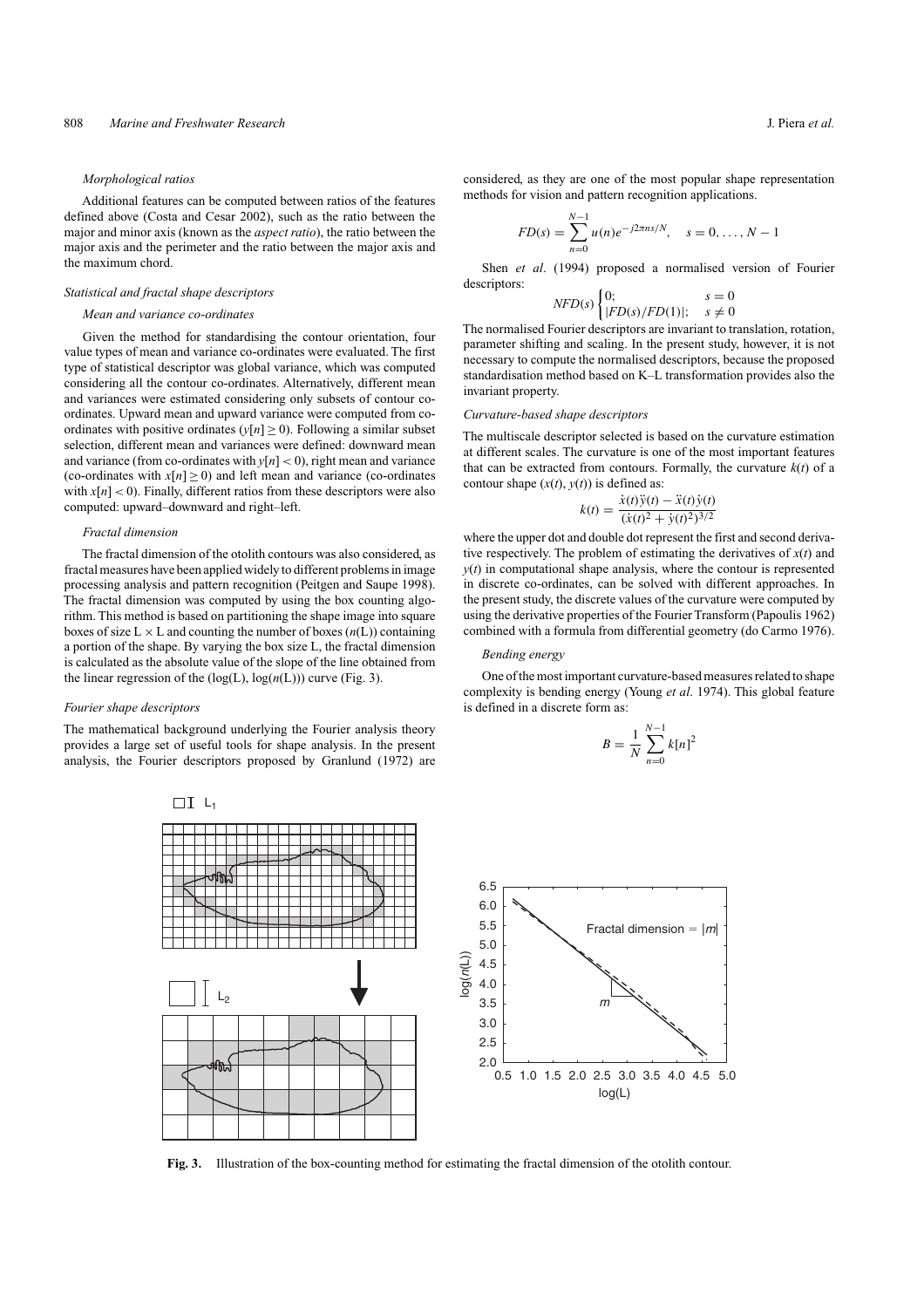where  $n$  is the total number of contour points. This measure, inspired from elasticity theory, expresses the amount of energy needed to transform a closed contour into a circle with the same perimeter as the original one.

#### *Multiscale bending energy*

Curvature estimation is sensitive to noise and discretisation errors because signal differentiation acts as a high pass filter that accentuates the influence of high frequency noise. Introducing a low-pass filter in the derivative estimation step can control this undesirable effect. A common practice is to combine the Fourier-based numerical differentiation process with a Gaussian low-pass filter, adjusting the bandwidth of the filter using the Gaussian standard deviation, *a* (Costa and Cesar 2002). By using different values of the standard deviation, *a* (also known as *scale* factor in this context), it is possible to define a series of smoothed versions of the original contour. Several scale-dependent curvature descriptors can be computed from this family of curves. In the present study, the otolith contours were characterised with the normalised multiscale bending energy (NMBE) defined as:

$$
NMBE[a] = \frac{P^2}{N} \sum_{n=0}^{N-1} k[a,n]^2
$$

Figure 4 shows an example of the graphical evolution of the generated contours, known as morphograms (Cesar and Costa 1997), and its associated NMBE values at different scales.

### *Description of the matrix features*

Four different feature matrices were computed according to the feature classes: morphological, fractal and statistical, spectral (Fourier descriptors) and multiscale (bending energy).

• *Morphological*. 11 features: perimeter, max. chord, co-ordinates max. chord  $(\times 4)$ , major-axis, minor-axis, aspect ratio (major-axis/ minor-axis), max. chord/perimeter.

- *Fractal and statistical*. 27 features: fractal dimension, total variance  $(x2)$ , upward–downward mean and variance  $(x4)$ , right–left mean and variance  $(\times 4)$ , and the corresponding rations  $(\times 16)$ .
- *Fourier descriptors*. 256 features: 256 Fourier components.
- *Multiscale*. 64 features: normalised multiscale bending energy computed at 64 different scales. The scales were selected within the interval  $(10^{-0.8} - 10^{-0.7})$ , using logarithmically equally spaced criteria to obtain the different scale values.

#### *Otolith dataset*

The otolith dataset selected for evaluation purposes was obtained from a collection of European hake, *Merluccius merluccius* (L.), from biological sampling performed monthly between September 1989 and June 1991 in the Mediterranean Sea (Recasens *et al*. 1998).

Following on from the study conducted by Recasens *et al*. (1998), six different classes were defined according to the criteria of sex, maturity and length. Table 1 summarises the features associated with each class.

**Table 1. Features associated with the otolith dataset classes of European hake** *Merluccius merluccius* **(L.) used to evaluate the differences in contour classification**

| Class | <b>Sex</b>   | Maturity stage              | Length             | No.<br>samples |
|-------|--------------|-----------------------------|--------------------|----------------|
|       | Undetermined | Juvenile, 1st year          | $<$ 16 cm          | 24             |
| Н     | Male         | Juvenile, after<br>1st year | $(16-28.8)$ cm     | 18             |
| Ш     | Female       | Juvenile, after<br>1st year | $(16-38.0)$ cm     | 25             |
| IV    | Male         | Adult                       | $>28$ cm           | 23             |
| V     | Female       | Adult                       | $(38.0 - 60.0)$ cm | 31             |
| VI    | Female       | Adult                       | $>60 \text{ cm}$   | 9              |



**Fig. 4.** (*a*,*b*) Example of the morphograms computed from two different contour morphologies. (*c*,*d*) The different features of these contours can be appreciated in their respective normalised multiscale bending energy (NMBE) curves.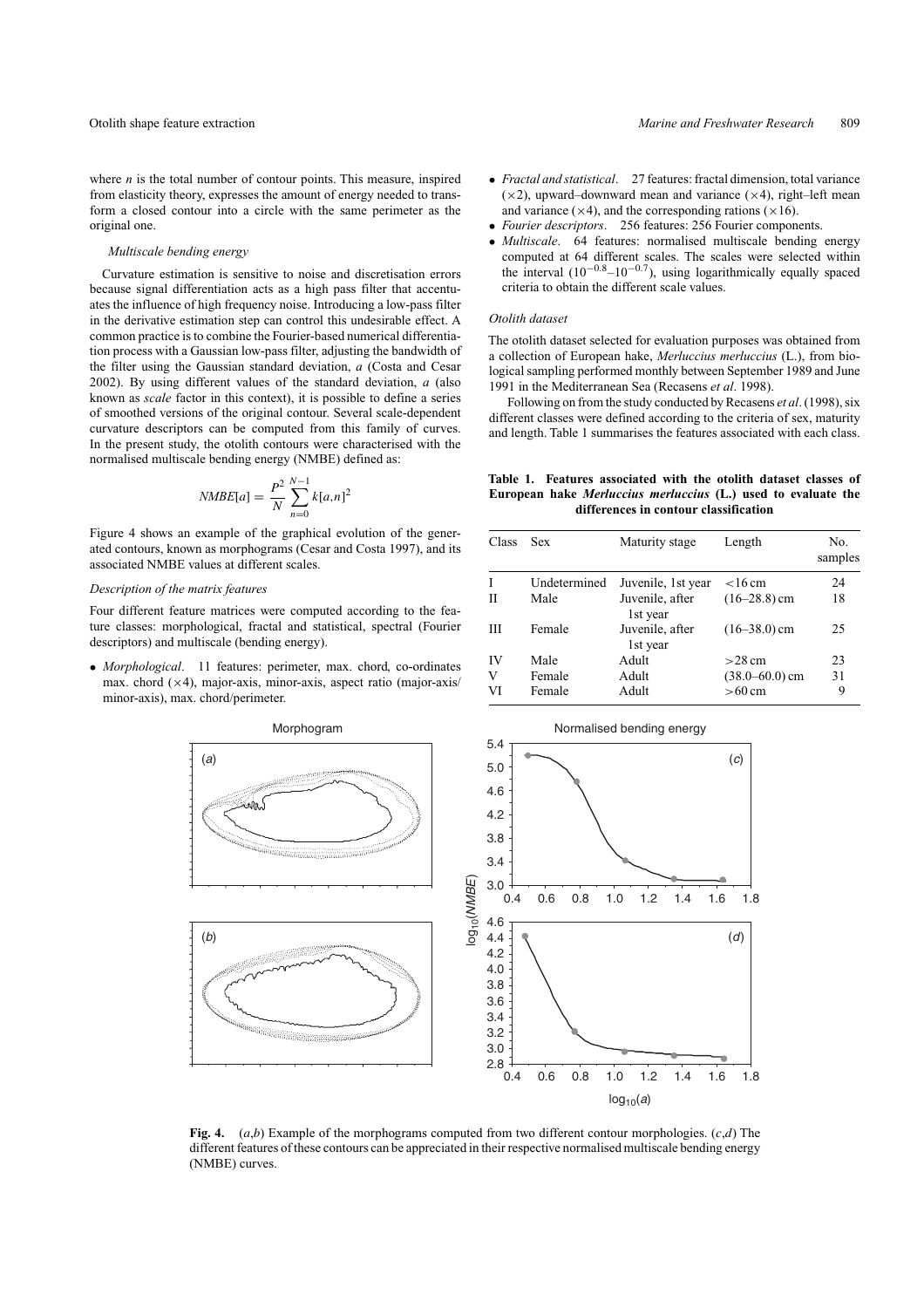

**Fig. 5.** (*a*) Overlapped contours obtained in the test of the orientation standardisation method. (*b*,*c*) Histograms of the differences between the contour co-ordinates (in grey) and the contour reference (in black).

#### **Results**

## *Otolith co-ordinate standardisation*

The first objective was to evaluate a KL-transform-derived method as a tool for obtaining a final contour codification that does not vary according to the position and orientation of the original shape. A set of 20 images of the same otolith with different orientations and resolutions (images from  $140 \times 190$  up to  $780 \times 780$  pixels), was obtained to test the method. The orientation of the different images was standardised by using an automatic algorithm that applies the KL-transform, and an interactive programme to check this orientation. An automatic procedure computed the same origin reference  $(x > 0, y = 0)$  for each image, and then a total of 512 points were obtained interpolating the original contour co-ordinates.As different image resolutions yield different co-ordinate values, it was necessary to normalise the co-ordinates. For this purpose, the interpolated points were normalised to  $(x[n], y[n])' = (x[n]/\max(x[n]), y[n]/\max(x[n]))$ .

From this set of normalised contours, the error position of 9728 co-ordinate-pairs was evaluated. The reference contour was obtained from the highest resolution image. Figure 5 shows the graphical result of overlapping the 20 different normalised contours and the histograms corresponding to errors in *x*-co-ordinates (90% error confidence interval (−0.0156, 0.0165)) and *y*-co-ordinates (90% confidence interval  $(-0.0127, 0.0136)$ ). Taking into account the normalised process, the error intervals indicate that the co-ordinate errors can be considered to be below 1% of the full scale.

# *Comparing the discriminant capacity using Cartesian and Polar codification*

Two different sets of feature matrices were obtained by using Cartesian and Polar contour codification.The effect of choosing different types of codification methods could be seen in many features, as shown in Fig. 6, where the information lost in relation to shape inclusions, resulted in lower normalised multiscale bending energy values.

The class separation distance (CSD) was obtained for all features and classes yielding a total of 358 ( $6 \times 6$ ) square matrices. Statistics (mean, maximum and minimum CSD values) were computed for each matrix in order to determine the features with the highest potential for discrimination. In general, the features obtained from the Polar converted coordinates had higher associated CSD values.This trend can be observed in the plots in Fig. 7, in which the minimum, maximum and mean CSD values are represented for all the feature types. In order to simplify the visual comparison, the features were sorted, obtaining a monotonic increasing curve for the mean CSD values associated with the Cartesian codification.

Table 2 summarises the differences obtained in Fig. 7, identifying for each type of shape descriptor, the parameters with the highest potential to be used for discrimination purposes. In each case, the three descriptors with the highest mean CSD values were included.

## **Discussion**

One of the surprising results is that, although information is lost in Polar codification, the higher associated CSD values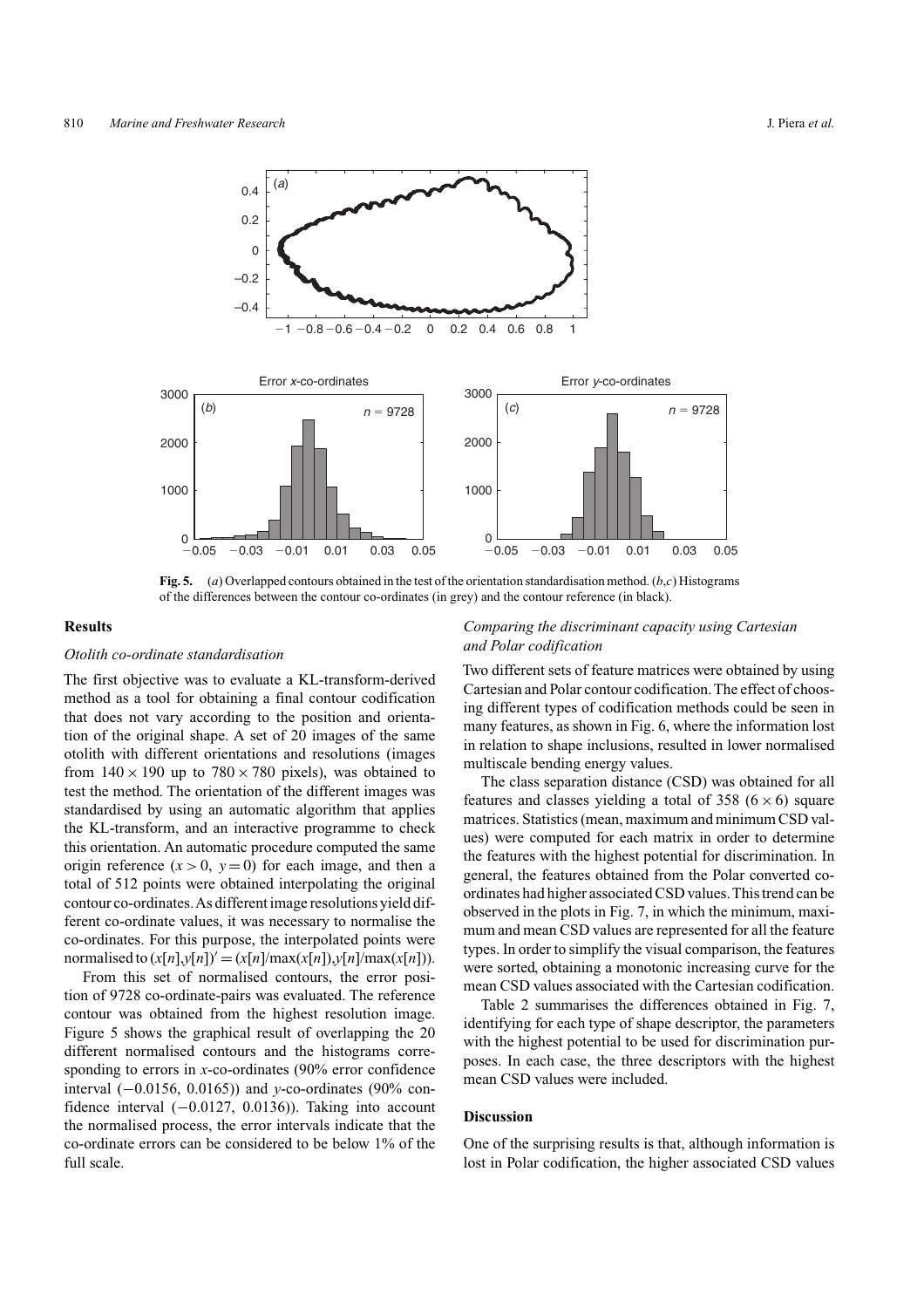

**Fig. 6.** Example of the differences in the normalised multiscale bending energy (NMBE) estimated from the two codification methods.

| Table 2. Summary of the class separation distance (CSD) values obtained with Cartesian and Polar converted co-ordinates |
|-------------------------------------------------------------------------------------------------------------------------|
| The table includes the features with the highest mean CSD values computed from the four feature types                   |

|                                | Cartesian codification             |       | Polar codification              |        |
|--------------------------------|------------------------------------|-------|---------------------------------|--------|
| Morphological feature          | Aspect ratio                       | 0.783 | Aspect ratio                    | 1.036  |
|                                | Max. chord/perimeter               | 0.663 | Max. chord/perimeter            | 1.027  |
|                                | Major axis                         | 0.656 | Perimeter                       | 0.772  |
| Fractal and statistical        | Variance downward $y$ -co-ordinate | 0.928 | Variance downward y-co-ordinate | 0.926  |
|                                | Mean downward $v$ -co-ordinate     | 0.780 | Mean downward $v$ -co-ordinate  | 0.886  |
|                                | Mean upward $x$ -co-ordinate       | 0.738 | Variance right $x$ -co-ordinate | 0.787  |
| Spectral (Fourier descriptors) | FD <sub>5</sub>                    | 0.589 | FD4                             | 0.8116 |
|                                | FD44                               | 0.580 | FD <sub>1</sub>                 | 0.7964 |
|                                | FD42                               | 0.562 | FD2                             | 0.6429 |
| Multiscale (normalised         | NBE64                              | 0.638 | <b>NBE62</b>                    | 0.773  |
| multiscale bending energy)     | NBE63                              | 0.637 | NBE63                           | 0.771  |
|                                | NBE62                              | 0.634 | <b>NBE61</b>                    | 0.767  |

seem to indicate that this codification method could be better than the Cartesian method for classification purposes.

However, the CSD is a relatively simple parameter that has been used to evaluate the potential discrimination capacity of a single parameter and compare different codification methods. It is also important to note that this improvement does not allow us to use a single feature for classification, as in most cases, the minimum CSD is nearly zero, indicating its low capacity for discriminating some classes. It has been shown in many studies (Cardinale *et al*. 2004) that otolith classification is a difficult task that requires complex statistical tools and the combination of several features.

In order to evaluate the effect of using different codification methods with more complex statistical techniques, a linear discriminant function (Rao 1973) was performed. Tables 3 and 4 summarise the numerical results obtained with the Cartesian and Polar codification methods. The results show that discriminant analysis with Cartesian co-ordinate contours provide better results (90% of the total correct classifications) than the analysis performed with Polar co-ordinates (88.46% of the total correct classifications).

The discriminant analysis was also performed by using only Fourier descriptors, as they are the most popular features in the field of otolith research. This second comparison was performed in order to evaluate the benefits of including new descriptors in otolith classification. In this second analysis, and for both codification methods, the total of correct classifications was lower (87.69% for Cartesian co-ordinates, and 86.92% for Polar co-ordinates). The differences from the first analysis indicate that the alternative descriptors presented in the present study provide new capabilities for classification.

## *Future applications*

Distributed open data are emergent resources that can be very useful in future otolith research. When using otoliths from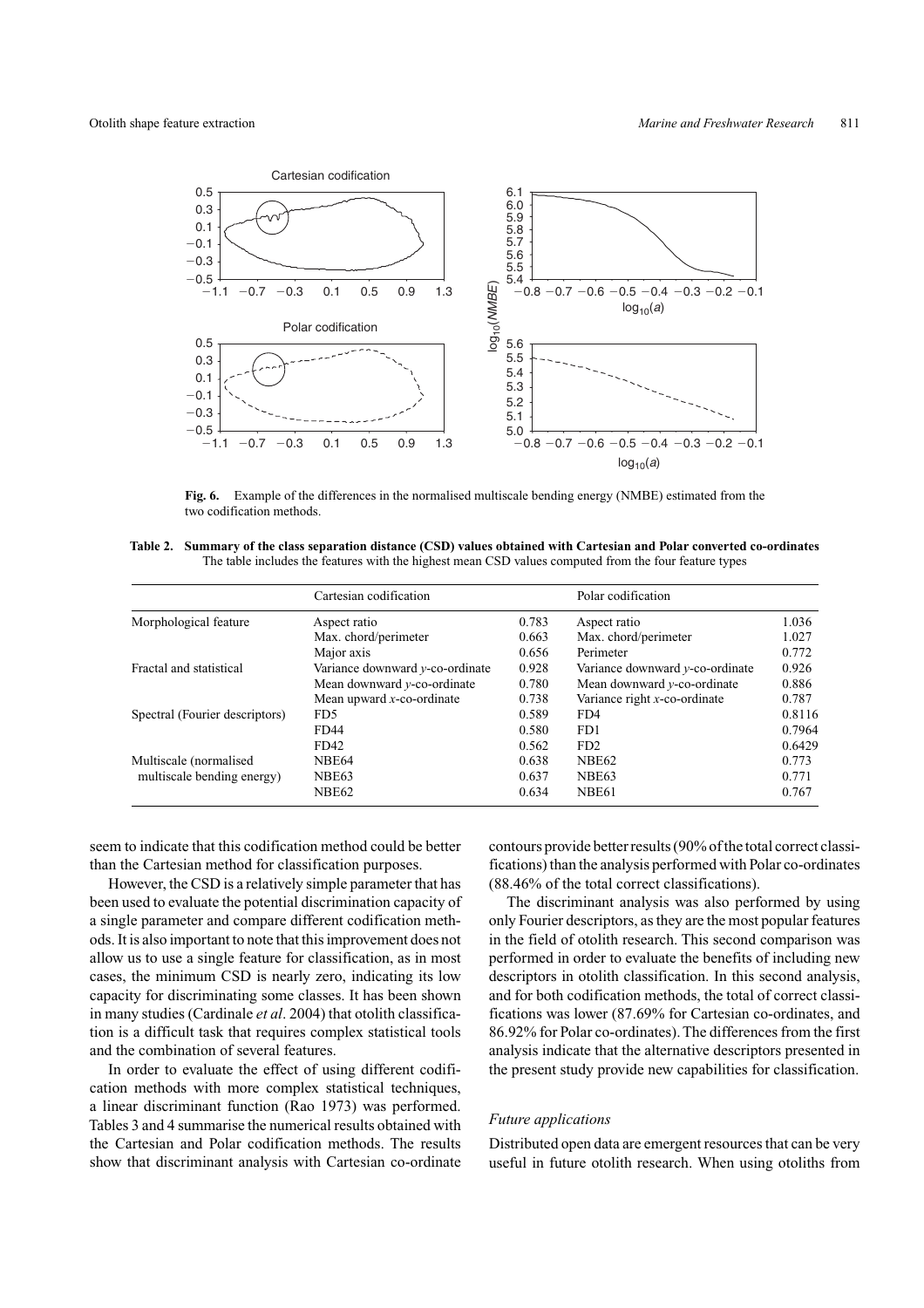

**Fig. 7.** Comparative results of the class separation distance (CSD) values (minimum, maximum and mean) obtained from the different feature types.

| Table 3. Classification results obtained with linear discriminant analysis using Cartesian co-ordinates |
|---------------------------------------------------------------------------------------------------------|
| Wilks' $\lambda$ : 0.00613 approx. $F(270,359) = 2.3691, P < 0.0000$                                    |

|           | Percentage<br>correct | Class I<br>$P = 0.185$ | Class II<br>$P = 0.138$ | Class III<br>$P = 0.192$ | Class IV<br>$P = 0.177$ | Class V<br>$P = 0.238$ | Class VI<br>$P = 0.069$ |
|-----------|-----------------------|------------------------|-------------------------|--------------------------|-------------------------|------------------------|-------------------------|
| Class I   | 100.00                | 24                     |                         | $_{0}$                   |                         |                        |                         |
| Class II  | 83.33                 |                        | 15                      |                          | 0                       |                        |                         |
| Class III | 88.00                 |                        |                         | 22                       |                         |                        |                         |
| Class IV  | 91.30                 |                        | 0                       |                          | 21                      |                        |                         |
| Class V   | 90.32                 |                        | $_{0}$                  | $\theta$                 |                         | 28                     |                         |
| Class VI  | 77.78                 |                        | 0                       | $_{0}$                   |                         |                        |                         |
| Total     | 90.00                 | 25                     | 17                      | 25                       | 26                      | 30                     |                         |
|           |                       |                        |                         |                          |                         |                        |                         |

**Table 4. Classification results obtained with linear discriminant analysis using Polar co-ordinates** Wilks' *λ*: 0.00984 approx. *F* (270,359) = 2.0337, *P <* 0*.*0000

|           | Percentage<br>correct | Class I<br>$P = 0.185$ | Class II<br>$P = 0.138$ | Class III<br>$P = 0.192$ | Class IV<br>$P = 0.177$ | Class V<br>$P = 0.238$ | Class VI<br>$P = 0.069$ |
|-----------|-----------------------|------------------------|-------------------------|--------------------------|-------------------------|------------------------|-------------------------|
| Class I   | 100.00                | 24                     |                         | $_{0}$                   | 0                       |                        |                         |
| Class II  | 88.89                 |                        | 16                      | $\theta$                 |                         |                        |                         |
| Class III | 92.00                 |                        |                         | 23                       |                         | 0                      |                         |
| Class IV  | 73.91                 |                        |                         |                          | 17                      |                        |                         |
| Class V   | 90.32                 |                        |                         | 0                        |                         | 28                     |                         |
| Class VI  | 77.78                 |                        |                         | 0                        | $\theta$                |                        |                         |
| Total     | 88.46                 | 25                     | 18                      | 25                       | 21                      | 33                     |                         |
|           |                       |                        |                         |                          |                         |                        |                         |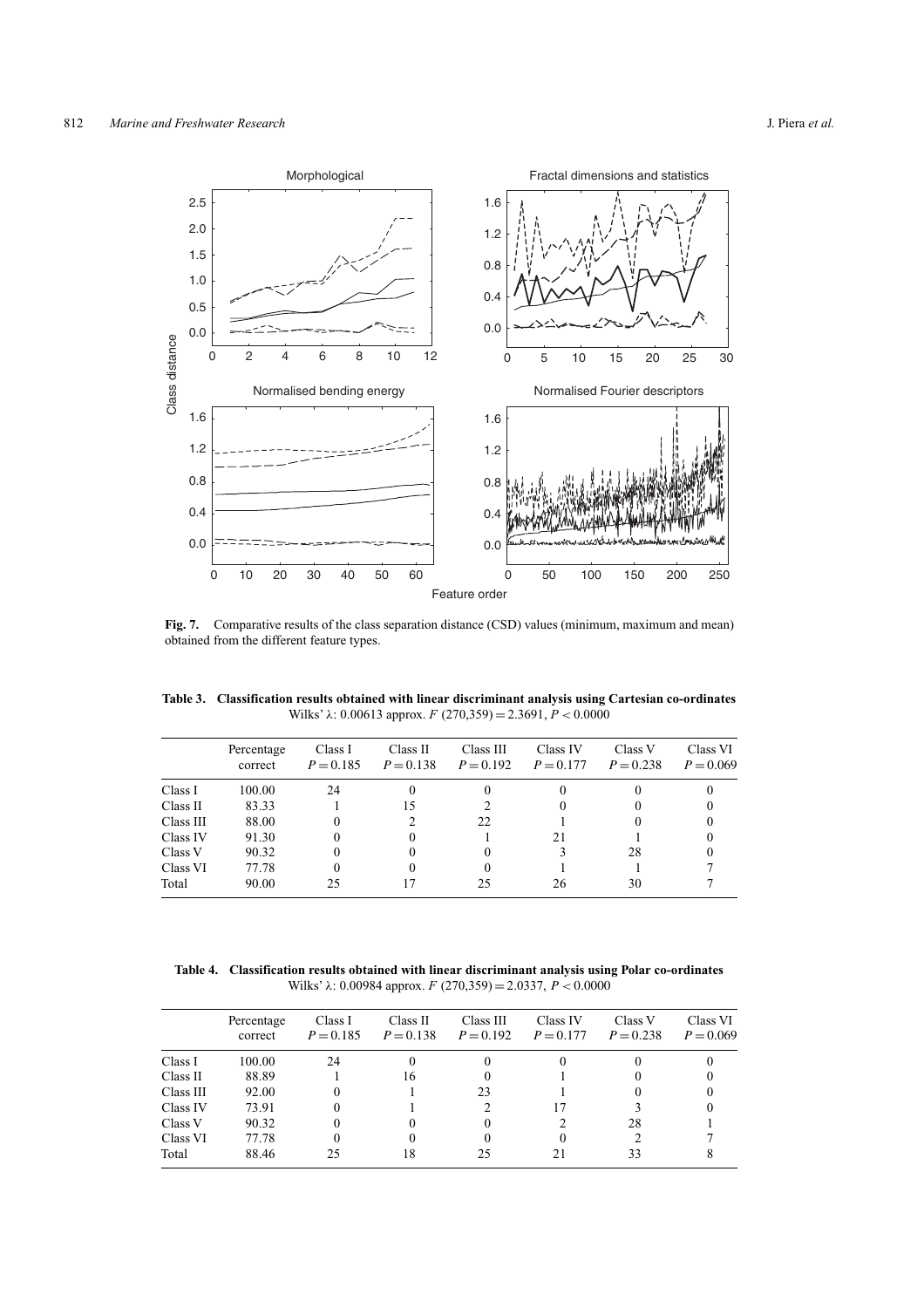different databases, the differences in otolith contour description can be a potential problem for comparing their respective features. Neither otolith orientation nor image resolution is a serious problem as it is possible to compute normalised positions with relatively low error using the method proposed here. However, data conversion from different codification methods may affect the final result. In this sense, it is necessary to establish some type of standard format that allows the use of distributed data as a regular procedure.

Establishing a standard data format for otolith images could be one of the most important issues for future applications facilitating the exchange of data between different otolith databases. New descriptors can be developed to improve automatic classification methods. One type of promising descriptor is based on local singularities of the contour. These singularities can be related to landmark selection defined by expert taxonomists, who manually obtain morphological features for classification. Signal processing techniques related to local characterisation, such as Wavelet Transform and Curvature Scale Space representation (Parisi-Baradad *et al.* 2005) could provide these descriptors. The presence and position of particular singularities can be one of the most important sources of otolith characterisation. These singularities can be characterised by the Lipschitz–Hölder exponent, a parameter related to local regularity that can be obtained from Wavelet Transform (Jaffard 1992).

The possibility of normalising the otolith contour position provides additional advantages for this type of technique. It facilitates the comparison of the singularities between different contours and creates the possibility of developing new methods of fast automatic classification based on detecting contour singularities.

#### **Acknowledgments**

The present study was funded by the IBACS project (European Union Project QLRT-2001-01610), by the Spanish project AVG-ION (McyT-TIC2000-0376-p4-04) from the Spanish Ministry of Science and Technology and by the IBACS European project. We would like to thank Antoni Cruz for his contribution in acquiring some of the otolith images processed, and Albert Martí for developing some of the required function routines. Remarks by two anonymous reviewers led to substantial improvements in the manuscript; they are thanked for their careful and constructive comments.

#### **References**

- Cadrin, S. X., and Friedland, K. D. (1999). The utility of image processing techniques for morphometric analysis and stock identification. *Fisheries Research* **43**, 129–139. doi:101016/S0165- 7836(99)00070-3
- Campana, S. E., and Casselman, J. M. (1993). Stock discrimination using otolith shape analysis. *Canadian Journal of Fisheries and Aquatic Sciences* **50**, 1062–1083.
- Castelman, K. R. (1996). 'Digital Image Processing.' (Prentice Hall: Englewood Cliffs, NJ.)
- Cardinale, M., Doering-Arjes, P., Kastowsky, M., and Mosegaard, H. (2004). Effects of sex, stock, and environment on the shape of known-age Atlantic cod (*Gadus morhua*) otoliths. *Canadian Journal of Fisheries and Aquatic Sciences* **61**, 158–167. doi:10.1139/ F03-151
- Castonguay, M., Simard, P., and Gagnon, P. (1991). Usefulness of Fourier analysis of otolith shape for Atlantic mackerel (*Scomber scombrus*) stock discrimination. *Canadian Journal of Fisheries and Aquatic Sciences* **48**, 296–302.
- Chic, O., Cruz, A., Lombarte, A., Olivella, R., García-Ladona, E., Parisi,V., and Graña, M. (2004).AFORO:An interactive shape analysis and classification system for fish otoliths. In 'Abstracts of the 3rd International Symposium on Fish Otolith Research and Application, 11–16 July, 2004, Townsville'. p. 96. [Abstract]
- Cornillon, P., Gallagher, J., and Sgouros, T. (2003). Opendap: accessing data in a distributed, heterogeneous environment. *Data Science Journal* **2**, 164–174.
- Cesar, R. M., and Costa, L. F. (1997). Application and assessment of multiscale bending energy for morphometric characterization of neural cells. *Review of Scientific Instruments* **68**, 2177–2186. doi:10.1063/1.1148112
- Costa, L. F., and Cesar, R. M. (2002). 'Shape Analysis and Classification. Theory and Practice.' (CRC Press: New York.)
- do Carmo, M. P. (1976). 'Differential Geometry of Curves and Surfaces.' (Prentice-Hall: Englewood Cliffs, NJ.)
- Frost, K. J., and Lowry, U. F. (1981).Trophic importance of some marine gadids in Northern Alaska and their body-otolith size relationships. *U.S. Fishery Bulletin* **79**, 187–192.
- Gaemers, P. A. M. (1976). New concepts in the evolution of the Gadidae (Vertebrata, Pisces), based on their otoliths. *Mededelingen van de Werkgroep voor tertiare en kwartaire Geologie* **13**, 3–32.
- Granlund, G. H. (1972). Fourier processing for hand print character recognition. *IEEE Transactions of Computers Institute of Electrical and Electronic Engineers* **21**, 195–201.
- Karhunen, K. (1946). Zur Spektraltheorie Stochastischer Prozesse. Suomalainen Tiedeakatemia Toimituksia. Sar. A.4. *Biologica* **37**, 1–37.
- Hotelling, H. (1933). Analysis of complex statistical variables into principal components. *Journal of Educational Psychology* **24**, 498–520.
- Jaffard, S. (1992). Pointwise smoothness, two-microlocalization and wavelets coefficients. *Publicacions Matemàtiques* **35**, 155–168.
- Loève, M. M. (1955). 'Probability Theory.' (VanNostrand: Princeton, NJ.)
- Lombarte, A., and Castellón, A. (1991). Interespecific and intraspecific otolith variability in the genus *Merluccius* as determined by image analysis. *Canadian Journal of Zoology* **69**, 2442–2449.
- Lombarte, A., and Lleonart, J. (1993). Otolith size changes related with body growth, habitat depth and temperature. *Environmental Biology of Fishes* **37**, 297–306.
- Messieh, S. (1972). Use of otoliths in identifying herring stocks in the southern Gulf of St. Lawrence and adjacent waters. *Journal of the Fisheries Research Board of Canada* **29**, 1113–1118.
- Nolf, D. (1985). Otolith piscium. In 'Handbook of Paleoichthyology, Vol. 10'. (Ed. H. P. Schultze.) pp. 1–145. (Gustav Fisher Verlag: Jena, Germany.)
- Papoulis, A. (1962). 'The Fourier Integral and its Applications.' (McGraw-Hill: New York.)
- Parisi-Baradad, V., Lombarte, A., Garcia-Ladona, E., Cabestany, J., Piera, J., and Chic, O. (2005). Otolith shape contour analysis using affine transformation invariant wavelet transforms and curvature scale space representation. *Marine and Freshwater Research* **56**, 795–804. doi:10.1071/MF04162